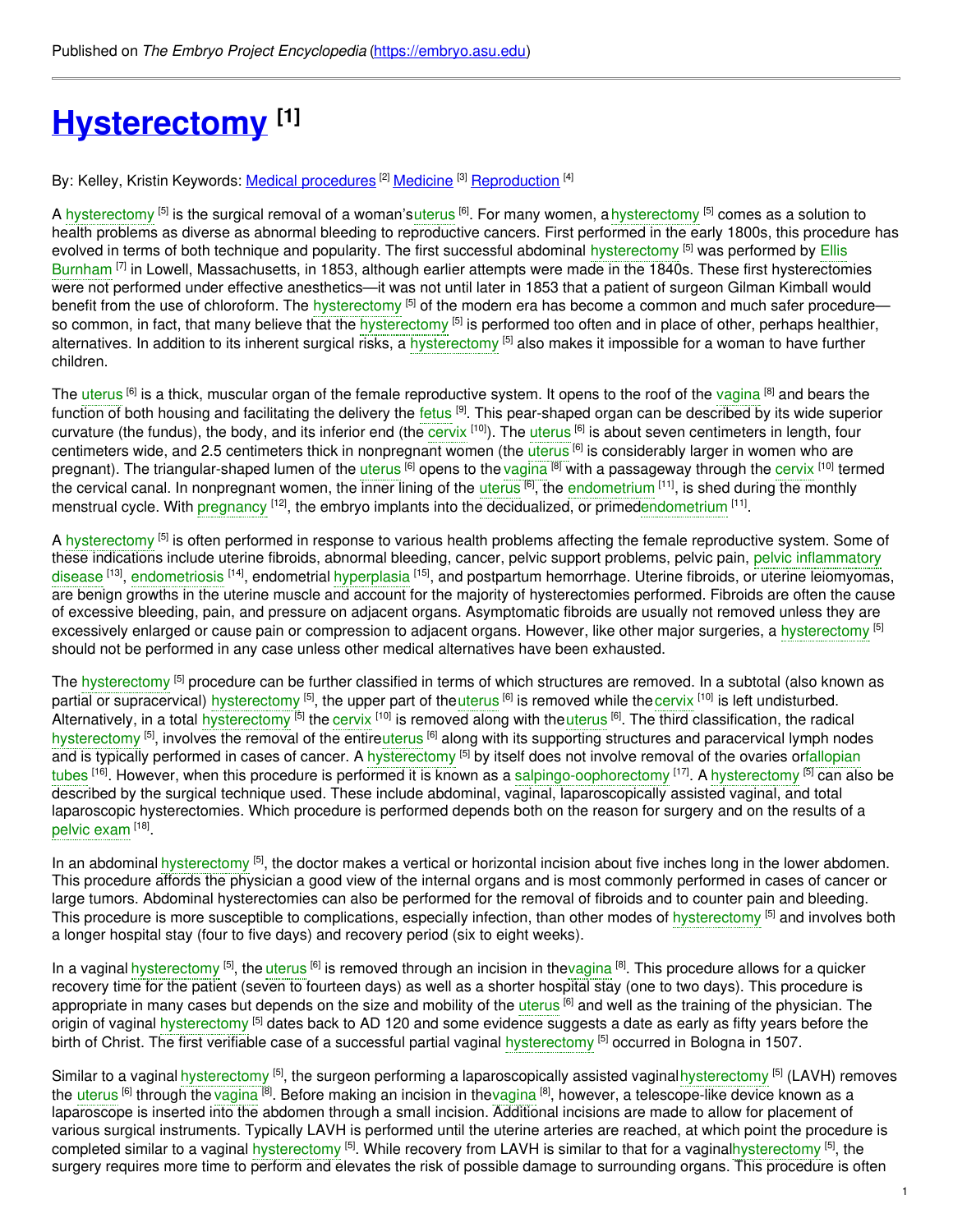recommended if a standard vaginal [hysterectomy](https://embryo.asu.edu/search?text=hysterectomy) <sup>[5]</sup> is not feasible. Laparoscopic procedures were introduced to Europe in the 1940s by European surgeons Hans Frangenheim and Raoul Palmer, attaining wide appeal in the 1970s and 1980s. In 1988, the world's first laparoscope-assisted vaginal [hysterectomy](https://embryo.asu.edu/search?text=hysterectomy) <sup>[5]</sup> was performed by Harry Reich. This new approach allowed for dissection of bowel adhesions, easier [ovary](https://embryo.asu.edu/search?text=ovary) <sup>[19]</sup> removal, and internal inspection of wounds.

In a total laparoscopic [hysterectomy](https://embryo.asu.edu/search?text=hysterectomy) <sup>[5]</sup>, there is no need for a vaginal approach. This type o[fhysterectomy](https://embryo.asu.edu/search?text=hysterectomy) <sup>[5]</sup> allows for preservation of vaginal support and the [uterus](https://embryo.asu.edu/search?text=uterus) <sup>[6]</sup> is either removed through the abdominal opening or, if too large, is removed in pieces with the use of a device known as a morcellator. This newer approach has the advantage of a shorter hospital stay (one day), diminished post-operative pain, and a short recovery time (seven to fourteen days). Robotic [hysterectomy](https://embryo.asu.edu/search?text=hysterectomy) <sup>[5]</sup> uses remotely controlled instruments and allows for fine control and three-dimensional vision. This procedure is typically used in cancer patients in need of lymph node dissection or when the pelvic region has accumulated significant scar tissue, as in some cases of [endometriosis](https://embryo.asu.edu/search?text=endometriosis) <sup>[14]</sup>, or as a result of scarring from prior surgical procedures.

As with any major surgery, a [hysterectomy](https://embryo.asu.edu/search?text=hysterectomy) <sup>[5]</sup> comes with potential risks and complications. These can include bleeding, infection, or injury to the internal organs such as the bowels, urinary tract, blood vessels, and nerves. Less commonly, major complications such as blood clots, pulmonary embolisms, anesthetic complications, and death can occur. The procedure has undergone substantial refinement since its inception, evolving from a mortality rate as high as 75% in the 1800s to as low as a 3% risk of complication from laparoscopic hysterectomies.

Hysterectomies are the second most commonly performed surgical procedure of reproductive-aged women, with approximately 600,000 performed annually in the US according to the CDC. With total annual hospital costs nearing five billion dollars for the procedure, issues about its appropriate usage have arisen. Because the procedure is most commonly performed to relieve symptoms or enhance quality of life, it is important to inform patients of nonsurgical alternatives to the procedure and to further investigate the use of [hysterectomy](https://embryo.asu.edu/search?text=hysterectomy) [5] for benign uterine conditions.

# **Sources**

- 1. The American Congress of Obstetrics and Gynecology. "ACOG Educational Pamphlet." [http://www.acog.org/publications/patient\\_education/bp008.cfm](http://www.acog.org/publications/patient_education/bp008.cfm) [20] (Accessed April 17, 2010).
- 2. Carlson, Karen, David Nichols, and Isaac Schiff. "Indications for Hysterectomy."*New England Journal of Medicine*. 328: (1993): 856–60.
- 3. Carter, James. "Alternatives to Total Abdominal Hysterectomy." [OBGYN.net.http://www.obgyn.net/women/women.asp?](http://www.obgyn.net/women/women.asp?page=/ah/articles/specialtwo_6%E2%80%9399) page=/ah/articles/specialtwo\_6-99 <sup>[21]</sup> (Accessed April 17, 2010).
- 4. Department of Health and Human Services. Centers for Disease Control and Prevention. "Women's Reproductive Health: Hysterectomy Fact Sheet." [http://www.cdc.gov/reproductivehealth/WomensRH/00-04-FS\\_Hysterectomy.htm](http://www.cdc.gov/reproductivehealth/WomensRH/00-04-FS_Hysterectomy.htm) [22] (Accessed April 17, 2010).
- 5. Saladin, Kenneth. *Anatomy and Physiology: The Unity ofForm and [Function](https://embryo.asu.edu/search?text=Form%20and%20Function) [23]* . New York: McGraw Hill, 2007, 1081.
- 6. Sutton, Chris. "Hysterectomy: A Historical Perspective."*Baillière's Clinical Obstetrics and Gynecology* 11 (1997): 1–22.
- 7. Sadava, David, Craig Heller, Gordon Orians, William Purves, and David Hillis.*Life: The Science of Biology*. New York: W. H. Freeman, 2006.

A hysterectomy is the surgical removal of a woman's uterus. For many women, a hysterectomy comes as a solution to health problems as diverse as abnormal bleeding to reproductive cancers. First performed in the early 1800s, this procedure has evolved in terms of both technique and popularity. The first successful abdominal hysterectomy was performed by Ellis Burnham in Lowell, Massachusetts, in 1853, although earlier attempts were made in the 1840s. These first hysterectomies were not performed under effective anesthetics-it was not until later in 1853 that a patient of surgeon Gilman Kimball would benefit from the use of chloroform. The hysterectomy of the modern era has become a common and much safer procedure-so common, in fact, that many believe that the hysterectomy is performed too often and in place of other, perhaps healthier, alternatives. In addition to its inherent surgical risks, a hysterectomy also makes it impossible for a woman to have further children.

## **Subject**

[Hysterectomy](https://embryo.asu.edu/medical-subject-headings/hysterectomy)<sup>[24]</sup> Hysterectomy<sup>[25]</sup>

## **Topic**

[Technologies](https://embryo.asu.edu/topics/technologies)<sup>[26]</sup> [Reproduction](https://embryo.asu.edu/topics/reproduction)<sup>[27]</sup>

### **Publisher**

Arizona State University. School of Life Sciences. Center for Biology and Society. Embryo Project Encyclopedia.

## **Rights**

© Arizona Board of Regents Licensed as Creative Commons Attribution-NonCommercial-Share Alike 3.0 Unported (CC BY-NC-